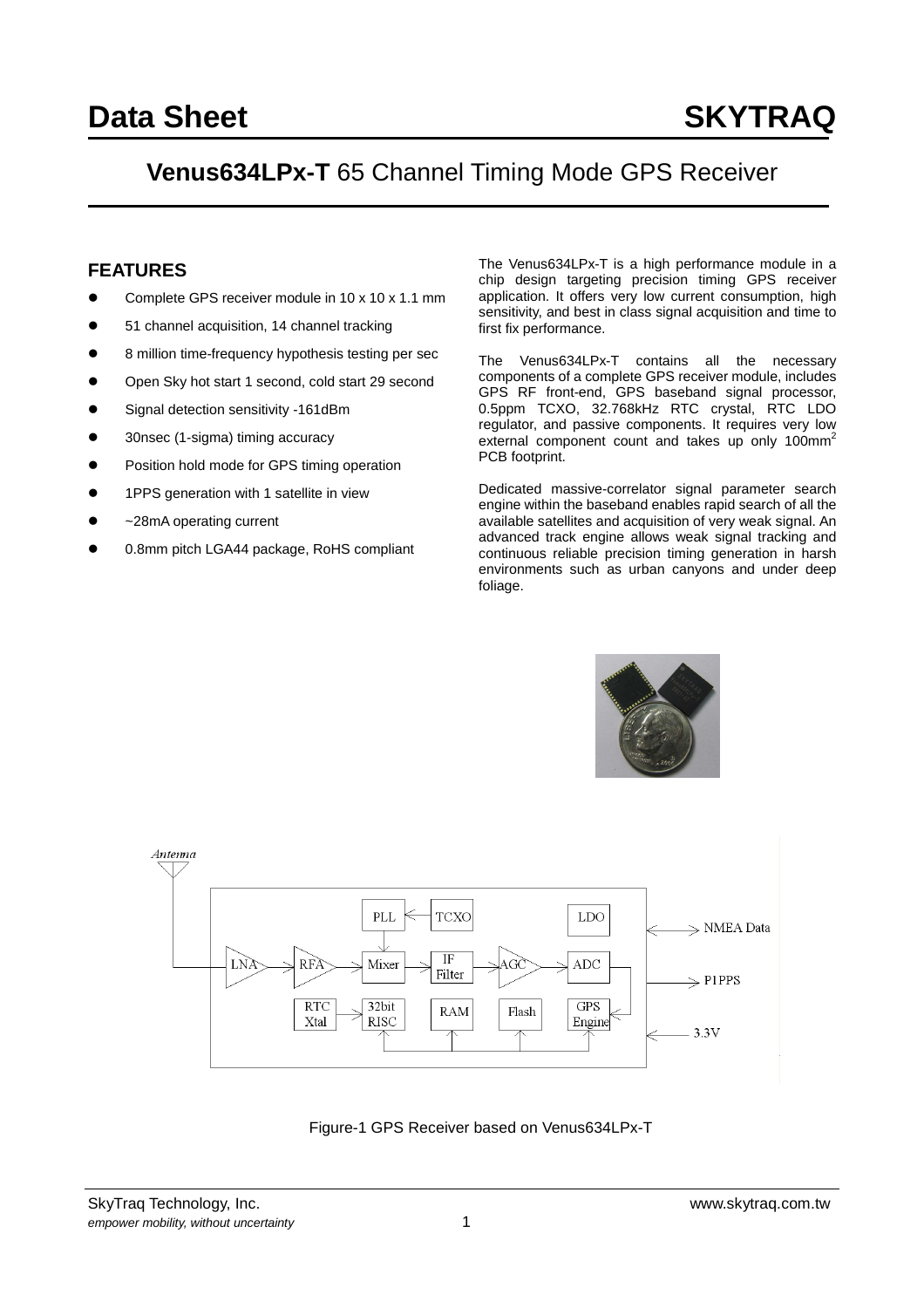## **TECHNICAL SPECIFICATIONS**

| Receiver Type                | L1 Frequency<br>GPS C/A code<br><b>SBAS Capable</b><br>51 Channel Acquisitions<br>14 Channel Tracking    |  |  |  |  |  |  |
|------------------------------|----------------------------------------------------------------------------------------------------------|--|--|--|--|--|--|
| Accuracy                     | Position<br>2.5m CEP<br>Velocity<br>0.1 <sub>m</sub> /sec<br>Time<br>30nsec (1-sigma)<br>< 60nsec (99%)  |  |  |  |  |  |  |
| Open Sky TTFF                | Hot start 1 second<br>Cold start 29 seconds average                                                      |  |  |  |  |  |  |
| Reacquisition                | < 1s                                                                                                     |  |  |  |  |  |  |
| Sensitivity                  | Tracking -161dBm                                                                                         |  |  |  |  |  |  |
| <b>Update Rate</b>           | 1Hz standard                                                                                             |  |  |  |  |  |  |
| Dynamics                     | 4G                                                                                                       |  |  |  |  |  |  |
| <b>Operational Limits</b>    | Altitude $<$ 18,000 $\text{m}^{\text{-}1}$ or<br>Velocity $<$ 515m/s <sup><math>*1</math></sup>          |  |  |  |  |  |  |
| Datum                        | Default WGS-84                                                                                           |  |  |  |  |  |  |
| Interface                    | <b>UART LVTTL level</b>                                                                                  |  |  |  |  |  |  |
| <b>Baud Rate</b>             | 4800 / 9600 / 38400 / 115200 software configurable (9600 as default)                                     |  |  |  |  |  |  |
| Protocol                     | NMEA-0183 V3.01, GGA, GLL, GSA, GSV, RMC, VTG (default GGA, GSA, GSV, RMC, VTG)<br><b>SkyTraq Binary</b> |  |  |  |  |  |  |
| Main Supply Voltage          | $2.8V - 3.6V$                                                                                            |  |  |  |  |  |  |
| Backup Voltage               | $1.5V - 6V$                                                                                              |  |  |  |  |  |  |
| <b>Current Consumption</b>   | ~28mA tracking                                                                                           |  |  |  |  |  |  |
| <b>Operating Temperature</b> | $-40 - +85$ deg-C                                                                                        |  |  |  |  |  |  |
| Storage Temperature          | $-40$ ~ $+125$ deg-C                                                                                     |  |  |  |  |  |  |
| Package                      | LGA44 10mm x 10mm x 1.1mm, 0.8mm pitch                                                                   |  |  |  |  |  |  |

\*1: COCOM limit, either may be exceeded but not both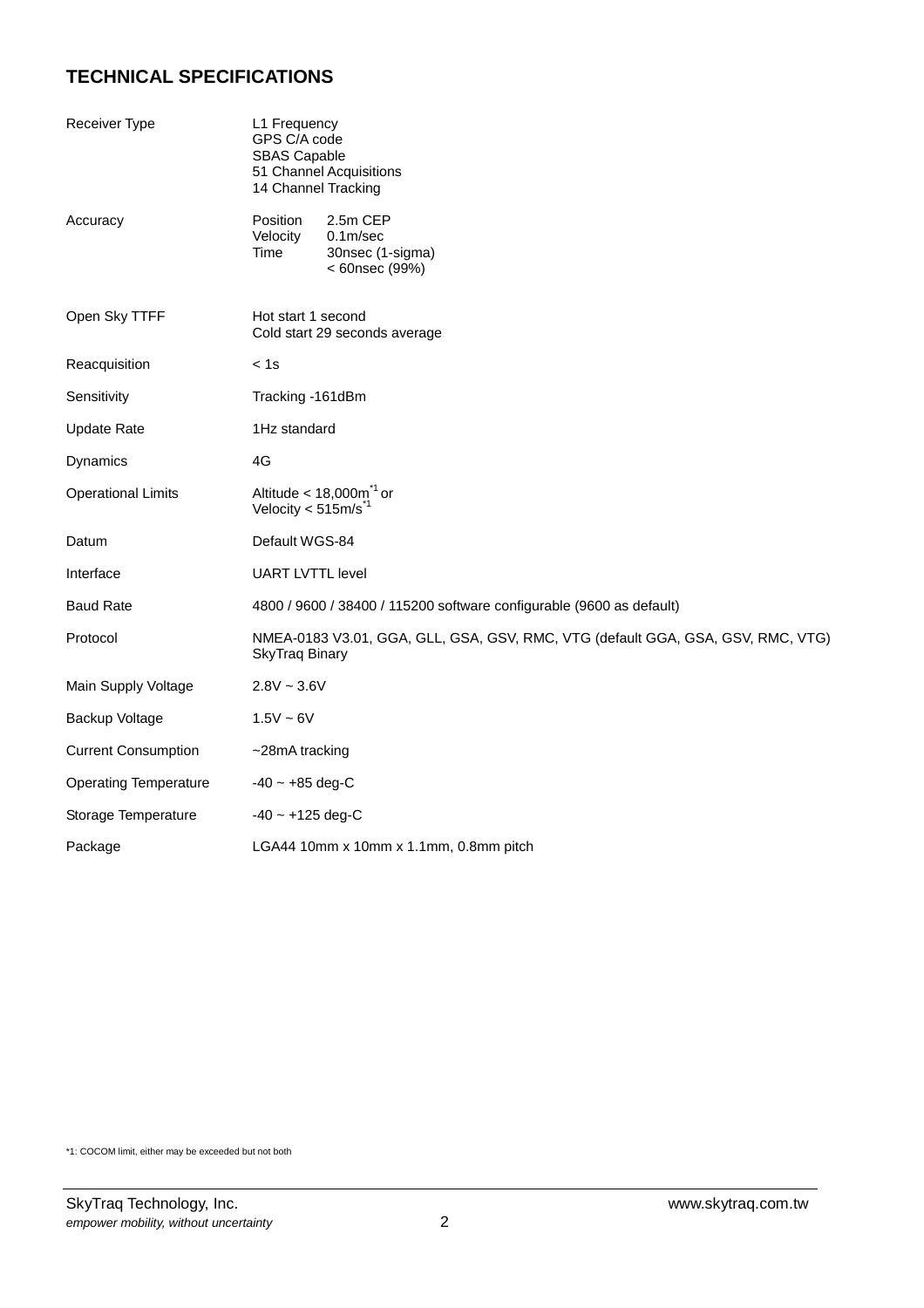#### **OPERATION**

When Venus634LPx-T is turned on, it automatically begin to acquire and track GPS signals. After valid ephemeris data is collected for each tracked satellite signal and ready for position fix, it performs self-survey of its location in Survey Mode. After 2000 position fixes (configurable) the Venus634LPx-T automatically enters Static Mode, a clock over-determined time-only mode.

Satellites above elevation mask and signal level above CNR mask are used for position fix. Default elevation mask is 5 degrees and CNR mask is 0.

Venus634LPx-T operates Survey Mode, Static Mode, or PVT Mode.

Upon power on, the Venus634LPx-T performs 2000 point position fix self-survey. The number of points used for self-survey may be changed using binary command 0x43. After self-survey is completed, the receiver enters Static Mode.

Static Mode is used in static timing application. It is entered after the receiver self-surveyed its static reference position, or by user input. The over-determined clock solution is checked against TRAIM algorithm to remove faulty satellites from the solution. In this mode the receiver will no longer update its position or velocity, only solving for receiver clock bias and bias rate to maintain the 1PPS output.

The PVT mode is for navigation type of application, less used with timing application. In this mode, TRAIM and single-satellite 1PPS generation is not supported.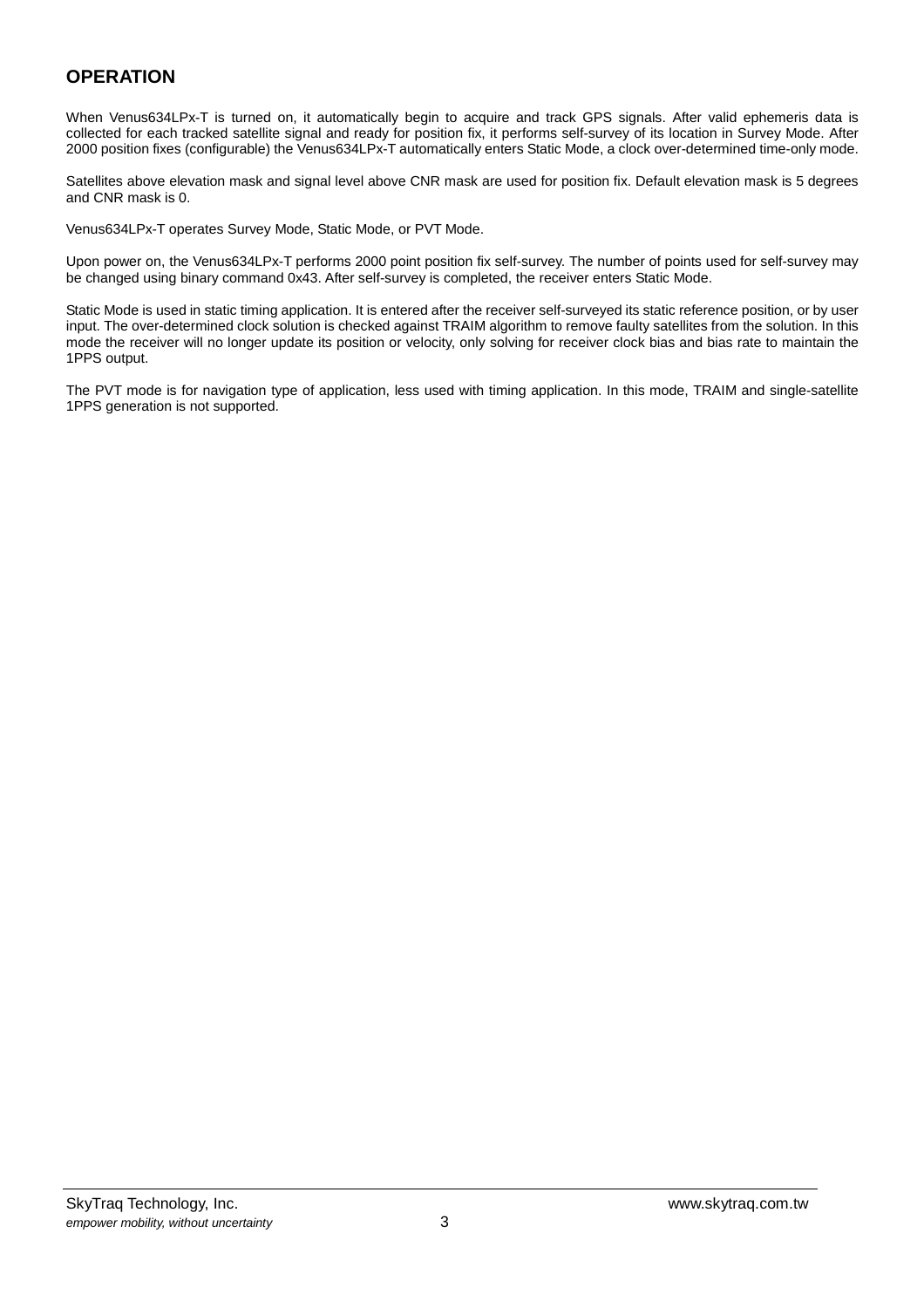

Figure-2 Venus634LPx-T Pin-Out Diagram

## **PIN DEFINITION**

| <b>Pin Number</b> | <b>Signal Name</b> | <b>Type</b>             | <b>Description</b>                                                                                                    |
|-------------------|--------------------|-------------------------|-----------------------------------------------------------------------------------------------------------------------|
|                   | <b>RSTN</b>        | Input                   | Active LOW reset input, 3.3V LVTTL                                                                                    |
| $\overline{2}$    | VCC33I             | Power Input             | Main voltage supply input, $2.8V \sim 3.6V$                                                                           |
| 3                 | <b>NC</b>          |                         | Not connected, empty pin                                                                                              |
| 4                 | <b>NC</b>          | I/O                     | No function GPIO pin, leave open                                                                                      |
| 5                 | <b>NC</b>          | I/O                     | General purpose I/O pin, 3.3V LVTTL                                                                                   |
| 6                 | <b>NC</b>          | I/O                     | General purpose I/O pin, 3.3V LVTTL                                                                                   |
| 7                 | LED / GPIO0        | 1/O                     | Navigation status indicator or General purpose I/O. 3.3V LVTTL<br>No fix active low. Position fix toggle each second. |
| 8                 | GPIO <sub>24</sub> | $\mathsf{I}/\mathsf{O}$ | General purpose I/O pin. 3.3V LVTTL                                                                                   |
|                   |                    |                         | Also serves as Search Engine Mode Selection upon power-up                                                             |
|                   |                    |                         | 1: low power acquisition mode                                                                                         |
|                   |                    |                         | 0: enhanced acquisition mode                                                                                          |
| 9                 | <b>BOOT SEL</b>    | $\mathsf{I}/\mathsf{O}$ | Boot mode selection. Pull-high or pull-low using 10K resistor. Must                                                   |
|                   |                    |                         | not connect to VCC or GND directly.                                                                                   |
|                   |                    |                         | 1: execute from internal ROM                                                                                          |
|                   |                    |                         | 0: execute from internal Flash memory                                                                                 |
| 10                | <b>GND</b>         | Power                   | System ground                                                                                                         |
| 11                | <b>GND</b>         | Power                   | System ground                                                                                                         |
| 12                | ΝC                 |                         | Not connected, empty pin                                                                                              |
| 13                | <b>NC</b>          |                         | Not connected, empty pin                                                                                              |
| 14                | GPIO <sub>20</sub> | 1/O                     | General purpose I/O pin, 3.3V LVTTL                                                                                   |
| 15                | <b>GND</b>         | Power                   | System ground                                                                                                         |
| 16                | <b>NC</b>          |                         | Not connected, empty pin                                                                                              |
| 17                | $V12O_R}$ RTC      | Power Output            | 1.2V LDO output for RTC & backup memory. Normally unused.                                                             |
| 18                | <b>VBAT</b>        | Power Input             | RTC & backup memory voltage input, 1.5V ~ 6.0V                                                                        |
| 19                | <b>GND</b>         | Power                   | System ground                                                                                                         |
| 20                | <b>NC</b>          |                         | Not connected, empty pin                                                                                              |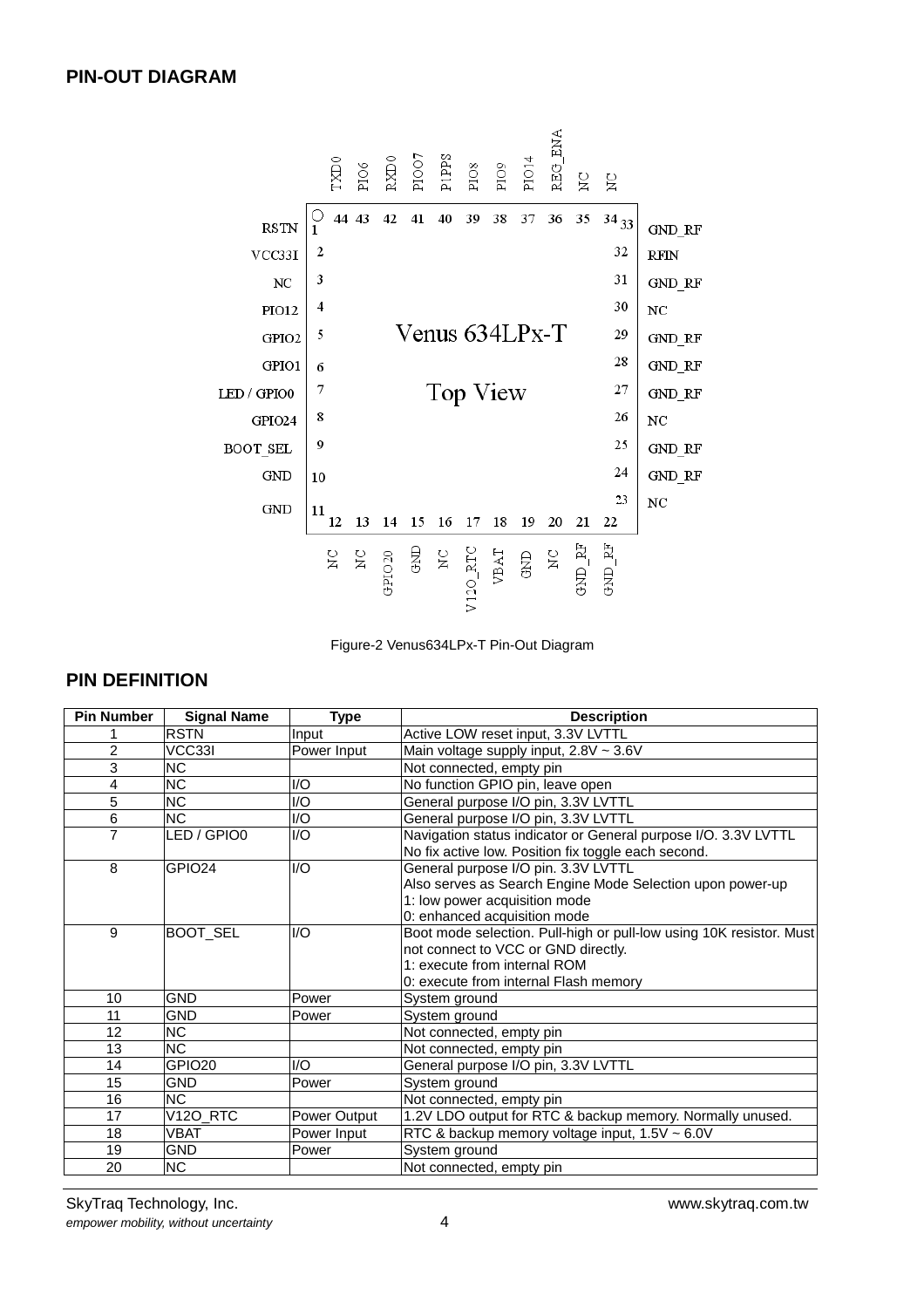| 21 | GND_RF                 | Power          | RF section system ground                                            |
|----|------------------------|----------------|---------------------------------------------------------------------|
| 22 | GND_RF                 | Power          | RF section system ground                                            |
| 23 | <b>NC</b>              |                | Not connected, empty pin                                            |
| 24 | GND_RF                 | Power          | RF section system ground                                            |
| 25 | GND RF                 | Power          | RF section system ground                                            |
| 26 | $\overline{\text{NC}}$ |                | Not connected, empty pin                                            |
| 27 | <b>GND RF</b>          | Power          | RF section system ground                                            |
| 28 | GND RF                 | Power          | RF section system ground                                            |
| 29 | GND_RF                 | Power          | RF section system ground                                            |
| 30 | NC                     |                | Not connected, empty pin                                            |
| 31 | <b>GND RF</b>          | Power          | RF section system ground                                            |
| 32 | <b>RFIN</b>            | Input          | GPS signal input, connect to GPS antenna.                           |
| 33 | <b>GND RF</b>          | Power          | RF section system ground                                            |
| 34 | NC                     |                | Not connected, empty pin                                            |
| 35 | $\overline{\text{NC}}$ |                | Not connected, empty pin                                            |
| 36 | <b>REG ENA</b>         | Input          | Connect to pin-2 VCC33I                                             |
| 37 | <b>PIO14</b>           | I/O            | General purpose I/O pin, 3.3V LVTTL                                 |
| 38 | MOSI / PIO9            | I/O            | SPI data output or general purpose I/O pin, 3.3V LVTTL              |
| 39 | MISO / PIO8            | I/O            | SPI data input or general purpose I/O pin, 3.3V LVTTL               |
| 40 | P <sub>1</sub> PPS     | Output         | 1 pulse per second output. Active after position fix; goes HIGH for |
|    |                        |                | about 1msec, 3.3V LVTTL                                             |
| 41 | SPI_CLK / PIOO7        | Output         | SPI clock or general purpose output pin, 3.3V LVTTL                 |
| 42 | RXD <sub>0</sub>       | Input          | Received input of the asynchronous UART port. Used to input         |
|    |                        |                | binary command to the GPS receiver. 3.3V LVTTL                      |
| 43 | SPI_CSN / PIO6         | $\overline{U}$ | SPI chip select output or general purpose I/O pin, 3.3V LVTTL       |
| 44 | TXD <sub>0</sub>       | Output         | Transmit output of the asynchronous UART port. Used to output       |
|    |                        |                | standard NMEA-0183 sentence or response to input binary             |
|    |                        |                | command. 3.3V LVTTL                                                 |

## **DC CHARACTERISTICS OF DIGITAL INTERFACE**

| Below is when VCC3I is at nominally 3.3V                |      |      |      |              |  |  |  |  |
|---------------------------------------------------------|------|------|------|--------------|--|--|--|--|
| Parameter                                               | Min. | Typ. | Max. | <b>Units</b> |  |  |  |  |
| Input Low Voltage                                       |      |      | 0.8  | Volt         |  |  |  |  |
| Input High Voltage                                      | 2.0  |      |      | Volt         |  |  |  |  |
| Output Low Voltage, $Iol = 2 \sim 16mA$                 |      |      | 0.4  | Volt         |  |  |  |  |
| Output High Voltage, $\text{loh} = 2 \sim 16 \text{mA}$ | 2.9  |      |      | Volt         |  |  |  |  |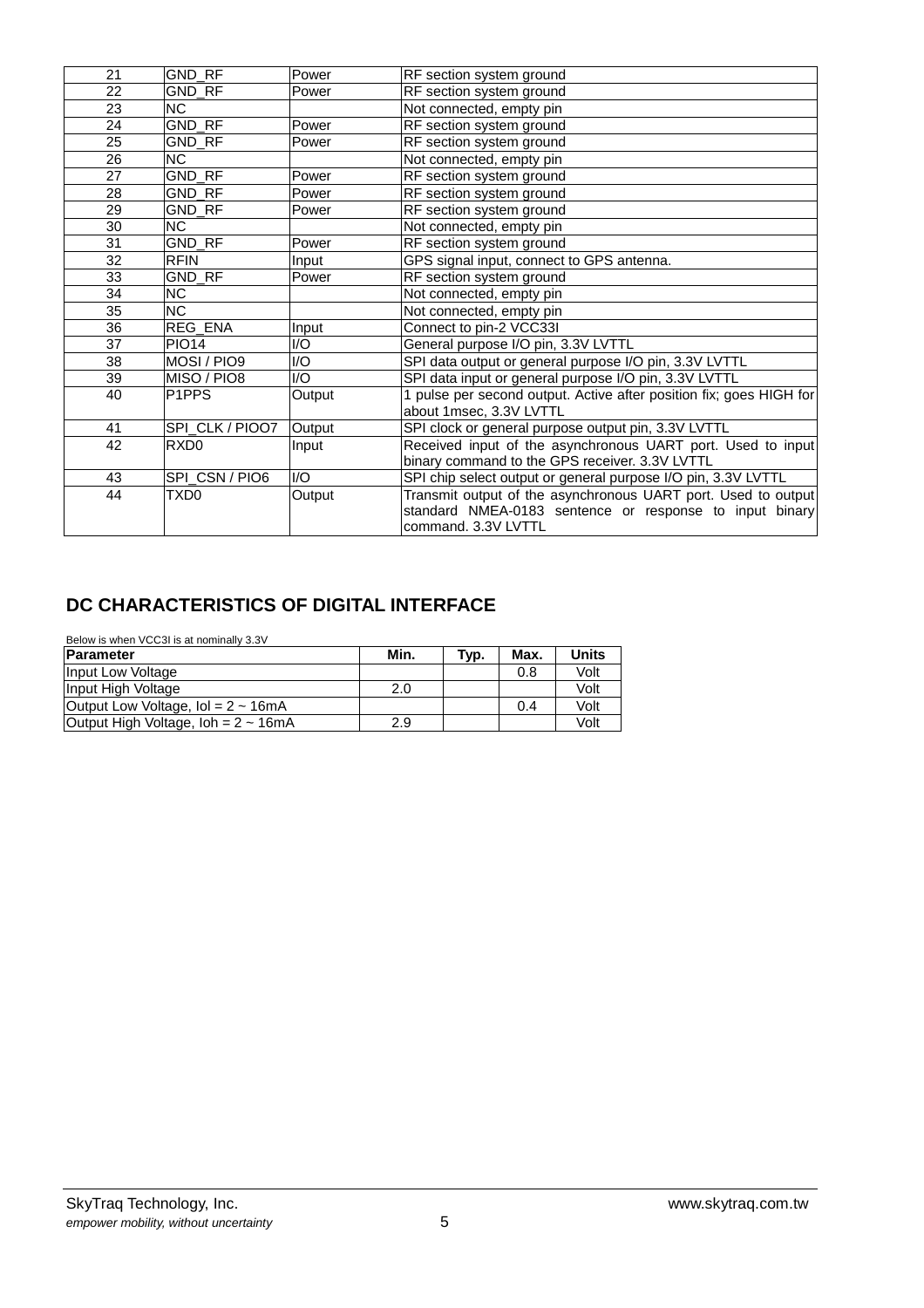# MECHANICAL DIMENSION



Package size = 393.7 mil x 393.7 mil x 43.3 mil = 10 mm x 10mm x1.1 mm<br>Package Pad = 15 x 21 mil<br>Package Pitch= 0.8 mm= 31.5 mil

|       |                              | 21        |       |  |       |  |  | .31.83. |
|-------|------------------------------|-----------|-------|--|-------|--|--|---------|
|       |                              |           |       |  | 393.7 |  |  |         |
|       | $-31.83$<br>$\frac{11.5}{2}$ | $\subset$ | Pin 1 |  |       |  |  |         |
|       |                              |           |       |  |       |  |  |         |
|       | $\frac{1}{2}$                |           |       |  |       |  |  |         |
|       |                              |           |       |  |       |  |  |         |
|       |                              |           |       |  |       |  |  |         |
| 393.7 |                              |           |       |  |       |  |  |         |
|       |                              |           |       |  |       |  |  |         |
|       |                              |           |       |  |       |  |  |         |
|       |                              |           |       |  |       |  |  |         |
|       |                              |           |       |  |       |  |  |         |
|       |                              |           |       |  |       |  |  |         |
|       |                              |           |       |  |       |  |  |         |
|       |                              |           |       |  |       |  |  |         |
|       |                              |           |       |  |       |  |  |         |

LGA44 Package Top View (transparent, see through to pads)



**Side View**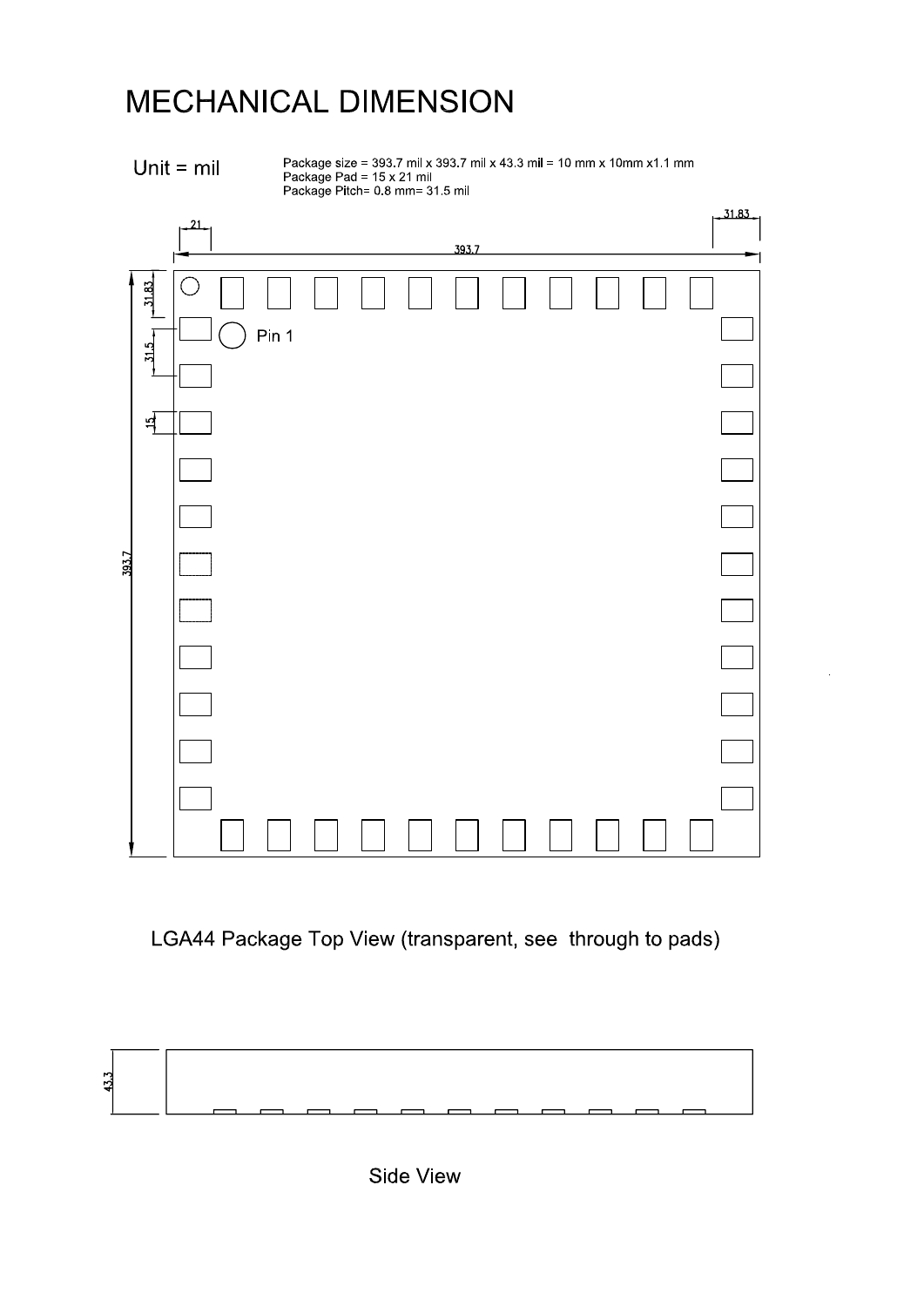## **RECOMMENDED PCB FOOTPRINT**



Figure-3 Recommended PCB Footprint.

Blue part is outline of the IC package. Red part is outline of the recommended PCB pad layout.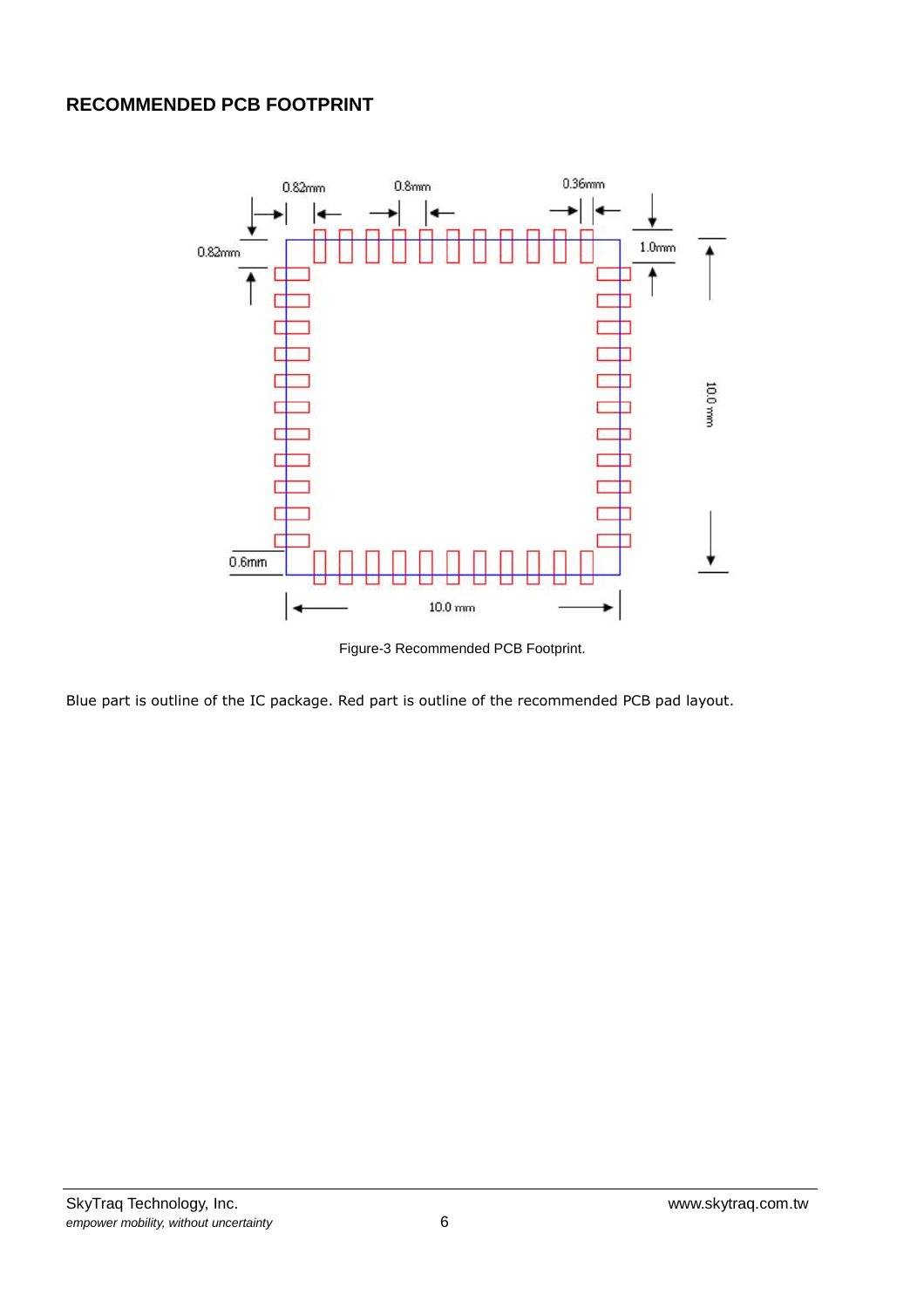#### **RECOMMENDED REFLOW PROFILE**



| Temperature $(\mathcal{C})$ | 25 | 82.5 | 140 | 150 | 160 | 170 | 180 | 190 | 200 | 225 | 250 | 250              | 215 | 185 | 155 | 125       | 95            | 65  | 35 |
|-----------------------------|----|------|-----|-----|-----|-----|-----|-----|-----|-----|-----|------------------|-----|-----|-----|-----------|---------------|-----|----|
| Time(minute)                |    | U.5  |     | . ت | -   | 2.5 |     | 3.5 |     | 4.5 |     | -<br>55 h<br>ບ.ບ | ∽   | 6.5 |     | ∽<br>ن. ا | $\Omega$<br>o | 8.5 |    |

| <b>Profile Description</b>    | <b>SnPb Eutectic Process</b> | <b>Lead Free Process</b> |  |  |
|-------------------------------|------------------------------|--------------------------|--|--|
| <b>Preheat</b>                |                              |                          |  |  |
| Maximum Temperature           | 100+/-10 $\degree$ C         | 140+/-10 °C              |  |  |
| Time( $\Delta$ T)             | $40 - 60s$                   | $50 - 70s$               |  |  |
| <b>Ramp-Up</b>                |                              |                          |  |  |
| Ramp-Up Rate                  | 1 $\degree$ C/s Max.         | 1 $\degree$ C/s Max.     |  |  |
| Time( $\Delta$ T)             | $120 - 150s$                 | 160~200s                 |  |  |
| <b>Reflow</b>                 |                              |                          |  |  |
| Maximum Temperature           | Peak Temp.                   | Peak Temp.               |  |  |
| Minimum Temperature           | $180 + (-5^{\circ}C)$        | $200 + (-10^{\circ}C)$   |  |  |
| Peak Temperature              | $220 + (-2^{\circ}C)$        | 250+/-2°C                |  |  |
| Time( $\Delta$ T) during Peak | $10 - 30s$                   | $20 - 40s$               |  |  |
| Temp.+/-2 $\degree$ C         |                              |                          |  |  |
| Reflow Time( $\triangle T$ )  | 120~150s                     | $120 - 150s$             |  |  |
| <b>Cooling</b>                |                              |                          |  |  |
| <b>Cooling Rate</b>           | 1.5 $\degree$ C/s Max        | 1.5 $\degree$ C/s Max    |  |  |
| Time( $\Delta$ T)             | $60 - 120s$                  | 150~180s                 |  |  |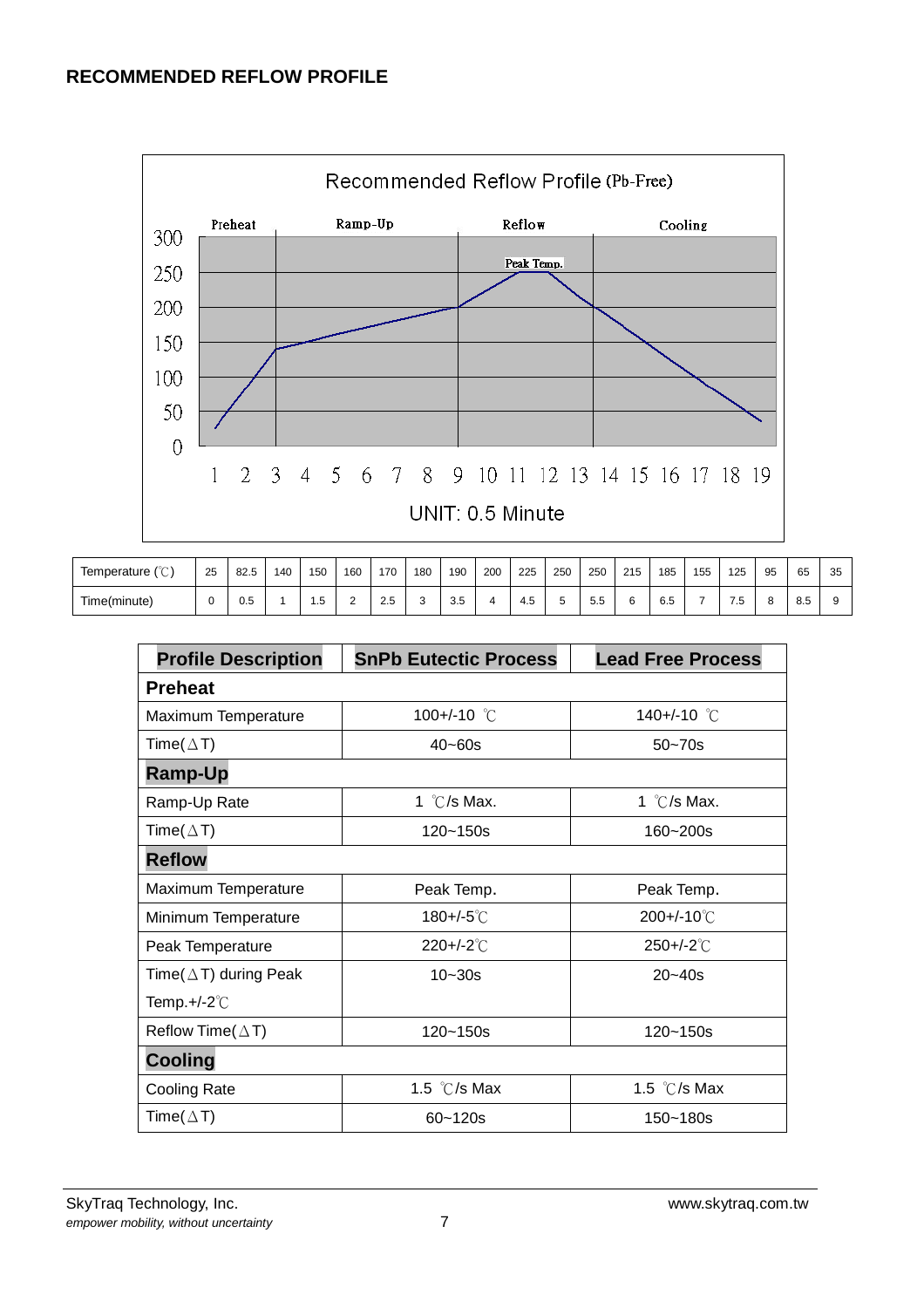

D

C

B

A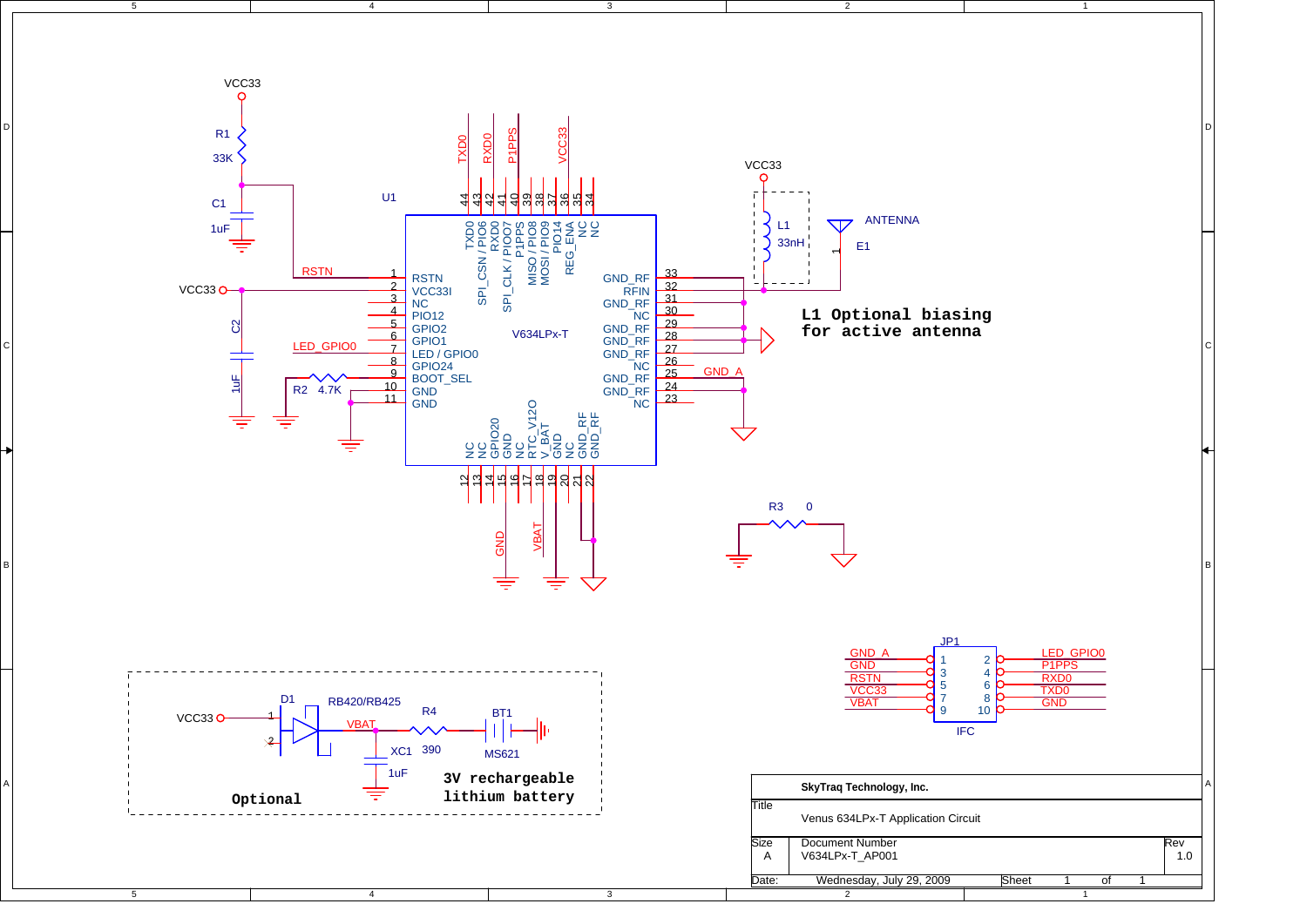## **APPLICATION CIRCUIT INTERFACE SIGNALS**

| GND A:                           | RF ground                                                                                                                             |
|----------------------------------|---------------------------------------------------------------------------------------------------------------------------------------|
| LED_GPIO0:                       | Signal to indicate GPS position status, or for GPIO (3.3V LVTTL). Active LOW.                                                         |
| <b>GPIO24:</b>                   | GPIO pin, also serving as Search Engine Mode Selection upon power-up<br>1: Low power acquisition mode<br>0: Enhanced acquisition mode |
| PIO12, GPIO20:                   | GPIO pin                                                                                                                              |
| GND:                             | Digital ground                                                                                                                        |
| P <sub>1</sub> PP <sub>S</sub> : | 1 pulse per second time-mark (3.3V LVTTL)                                                                                             |
| RSTN:                            | Active low reset input                                                                                                                |
| PIO14, GPIO1, GPIO2:             | GPIO pin                                                                                                                              |
| <b>VCC33:</b>                    | 3.3V power input                                                                                                                      |
| FRXD0:                           | UART input (3.3V LVTTL)                                                                                                               |
| FTXD0:                           | UART output (3.3V LVTTL)                                                                                                              |
| VBAT:                            | Battery-backed RTC and SRAM supply input, must not be unconnected.                                                                    |
| SPICSN_PIO6:                     | SPI chip select output or GPIO pin                                                                                                    |
| MISO_PIO8:                       | SPI data input or GPIO pin                                                                                                            |
| SPICLK_PIOO7:                    | SPI clock or general purpose output pin                                                                                               |
| MOSI PIO9:                       | SPI data output or GPIO pin                                                                                                           |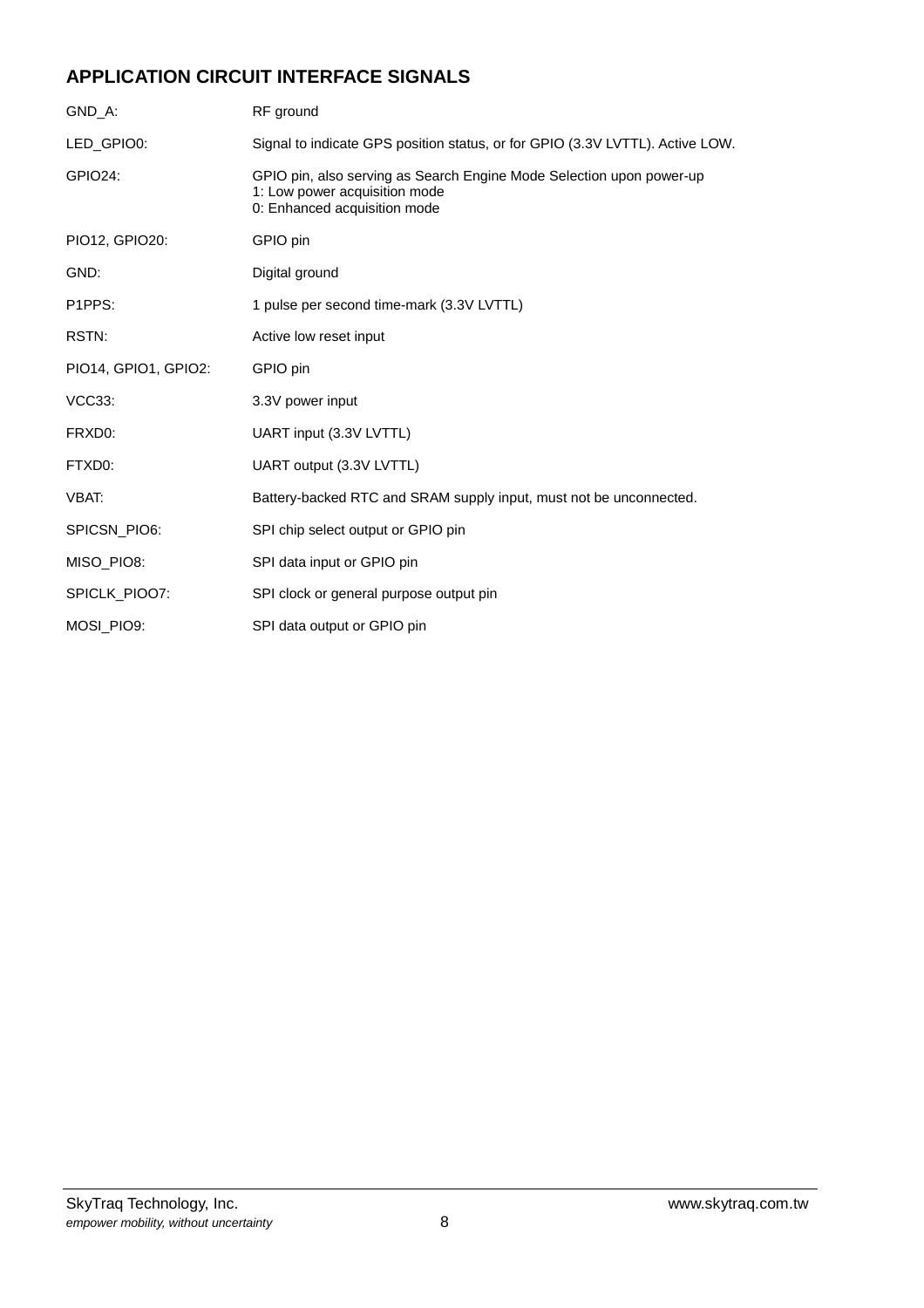## **APPLICATION INFORMATION**

- 1. For fast-rising power supply, a simple series R/C reset to pin-1, RSTN, as indicated in the application circuit is suitable. For system having slow-rising power supply, a reset IC providing 2~5ms reset duration may be necessary.
- 2. The RF input of Venus634LPx-T is already matched to 50-ohm. Passive antenna matched to 50-ohm can be directly applied.
- 3. For using Venus634LPx-T with active antenna, one with gain in range of 10~30dB and noise figure < 2dB can be used. Power to the active antenna needs to be applied externally.
- 4. Pin-18 VBAT supplies backup power to the real-time clock and backup SRAM for fast startup. For portable applications where there is battery with voltage in range of 1.5V ~ 6.0V as the main source, the VBAT pin can be directly connected to it.
- 5. To put Venus634LPx-T in power-down mode, an external 3V LDO regulator with enable control can be used to provide 3V to pin-2 and pin-36. Disabling the regulator reduces the total current to < 10uA, consumed by the RTC circuitry and backup SRAM through VBAT pin.

When using the described power-down mode, add a series 10K resistor on pin-42.

6. Like BGA device, the Venus634LPx-T is moisture sensitive. It needs to be handled with care to void damage from moisture absorption and SMT re-flow. The device should be baked for 24 hours at 125-degC before mounting for SMT re-flow if it has been removed from the protective seal for more than 48hours.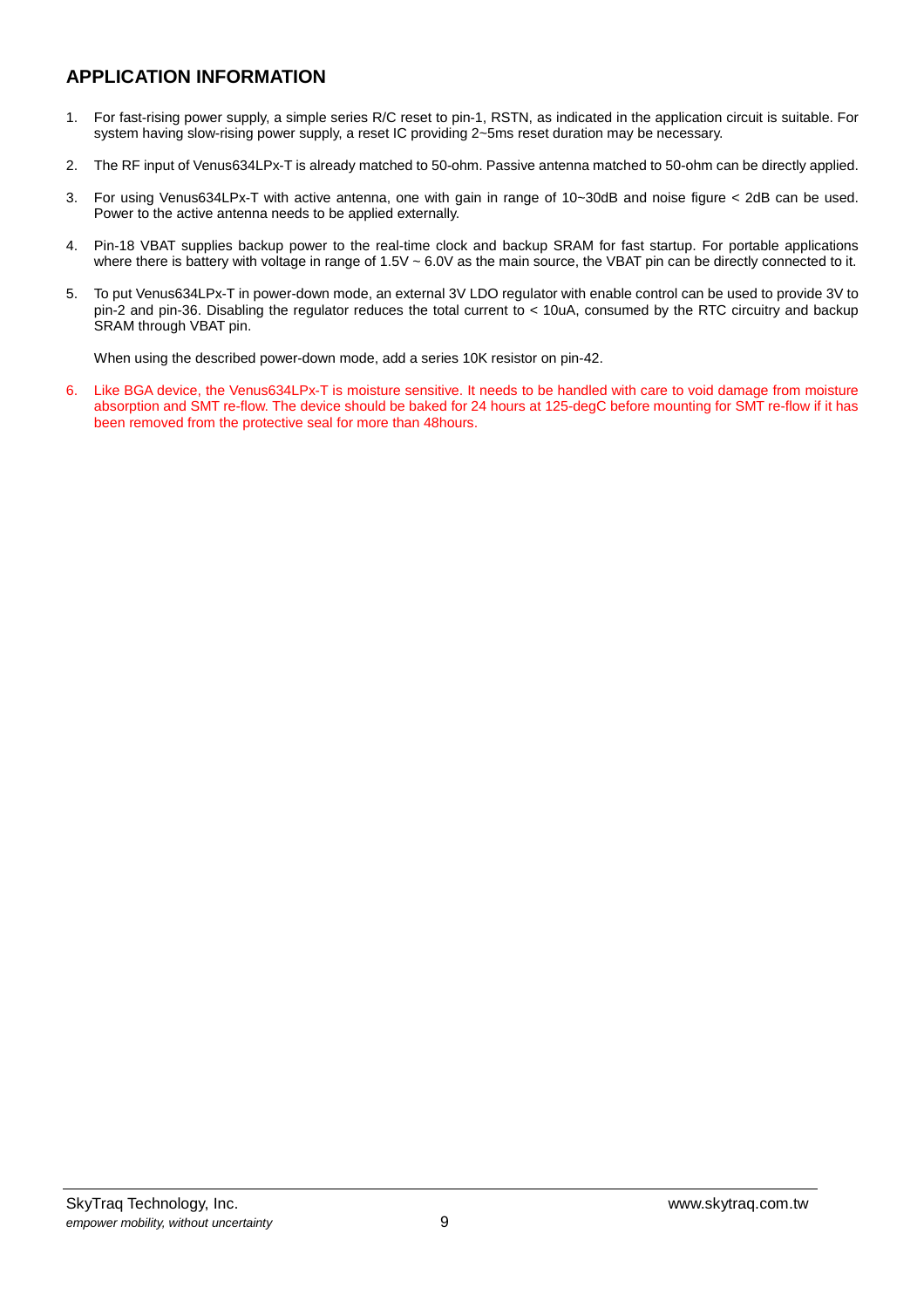## **NMEA MESSAGES**

The full descriptions of supported NMEA messages are provided at the following paragraphs.

#### *GGA - Global Positioning System Fix Data*

Time, position and fix related data for a GPS receiver.

Structure:

\$GPGGA,hhmmss.sss,ddmm.mmmm,a,dddmm.mmmm,a,x,xx,x.x,x.x,M,,,,xxxx\*hh<CR><LF>

1 2 3 4 5 6 7 8 9 10 11

Example:

\$GPGGA,111636.932,2447.0949,N,12100.5223,E,1,11,0.8,118.2,M,,,,0000\*02<CR><LF>

| Field          | Name                   | Example    | Description                                                          |
|----------------|------------------------|------------|----------------------------------------------------------------------|
| $\vert$ 1      | <b>UTC Time</b>        | 111636.932 | UTC of position in hhmmss.sss format, $(000000.000 \sim 235959.999)$ |
| $\overline{2}$ | Latitude               | 2447.0949  | Latitude in ddmm.mmmm format                                         |
|                |                        |            | Leading zeros transmitted                                            |
| 3              | N/S Indicator          | N          | Latitude hemisphere indicator, 'N' = North, 'S' = South              |
| $\overline{4}$ | Longitude              | 12100.5223 | Longitude in dddmm.mmmm format                                       |
|                |                        |            | Leading zeros transmitted                                            |
| 5              | E/W Indicator          | E          | Longitude hemisphere indicator, $'E' = East$ , 'W' = West            |
| 6              | <b>GPS</b> quality     | 1          | GPS quality indicator                                                |
|                | indicator              |            | 0: position fix unavailable                                          |
|                |                        |            | 1: valid position fix, SPS mode                                      |
|                |                        |            | 2: valid position fix, differential GPS mode                         |
|                |                        |            | 3: GPS PPS Mode, fix valid                                           |
|                |                        |            | 4: Real Time Kinematic. System used in RTK mode with fixed integers  |
|                |                        |            | 5: Float RTK. Satellite system used in RTK mode. Floating integers   |
|                |                        |            | 6: Estimated (dead reckoning) Mode                                   |
|                |                        |            | 7: Manual Input Mode                                                 |
|                |                        |            | 8: Simulator Mode                                                    |
| $\overline{7}$ | Satellites Used        | 11         | Number of satellites in use, (00 $\sim$ 12)                          |
| 8              | <b>HDOP</b>            | 0.8        | Horizontal dilution of precision, (00.0 $\sim$ 99.9)                 |
| 9              | Altitude               | 108.2      | mean sea level (geoid), $(-9999.9 \sim 17999.9)$                     |
| 10             | <b>DGPS Station ID</b> | 0000       | Differential reference station ID, 0000 $\sim$ 1023                  |
|                |                        |            | NULL when DGPS not used                                              |
| 11             | Checksum               | 02         |                                                                      |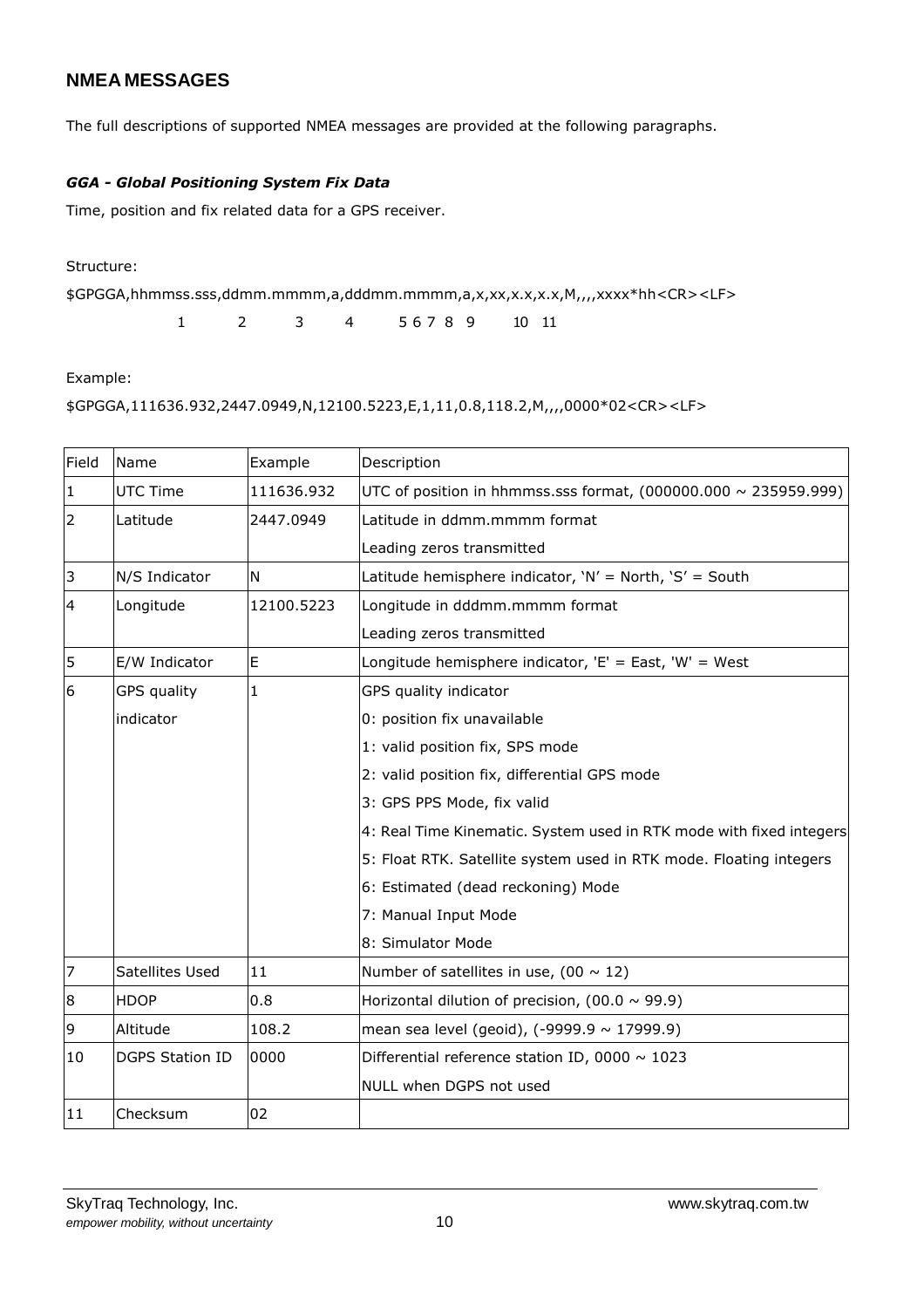#### *GLL – Latitude/Longitude*

Latitude and longitude of current position, time, and status.

Structure:

\$GPGLL,ddmm.mmmm,a,dddmm.mmmm,a,hhmmss.sss,A,a\*hh<CR><LF>

1 2 3 4 5 6 7 8

Example:

\$GPGLL,2447.0944,N,12100.5213,E,112609.932,A,A\*57<CR><LF>

| Field          | Name            | Example    | Description                                      |
|----------------|-----------------|------------|--------------------------------------------------|
| $\mathbf{1}$   | Latitude        | 2447.0944  | Latitude in ddmm.mmmm format                     |
|                |                 |            | Leading zeros transmitted                        |
| $\overline{2}$ | N/S Indicator   | N          | Latitude hemisphere indicator                    |
|                |                 |            | $'N' = North$                                    |
|                |                 |            | 'S' = South                                      |
| 3              | Longitude       | 12100.5213 | Longitude in dddmm.mmmm format                   |
|                |                 |            | Leading zeros transmitted                        |
| 4              | E/W Indicator   | E          | Longitude hemisphere indicator                   |
|                |                 |            | $'E' = East$                                     |
|                |                 |            | $W' = West$                                      |
| 5              | <b>UTC Time</b> | 112609.932 | UTC time in hhmmss.sss format (000000.000 $\sim$ |
|                |                 |            | 235959.999)                                      |
| 6              | <b>Status</b>   | Α          | Status, 'A' = Data valid, 'V' = Data not valid   |
| $\overline{7}$ | Mode Indicator  | А          | Mode indicator                                   |
|                |                 |            | 'N' = Data not valid                             |
|                |                 |            | 'A' = Autonomous mode                            |
|                |                 |            | 'D' = Differential mode                          |
|                |                 |            | 'E' = Estimated (dead reckoning) mode            |
|                |                 |            | 'M' = Manual input mode                          |
|                |                 |            | 'S' = Simulator mode                             |
| 8              | Checksum        | 57         |                                                  |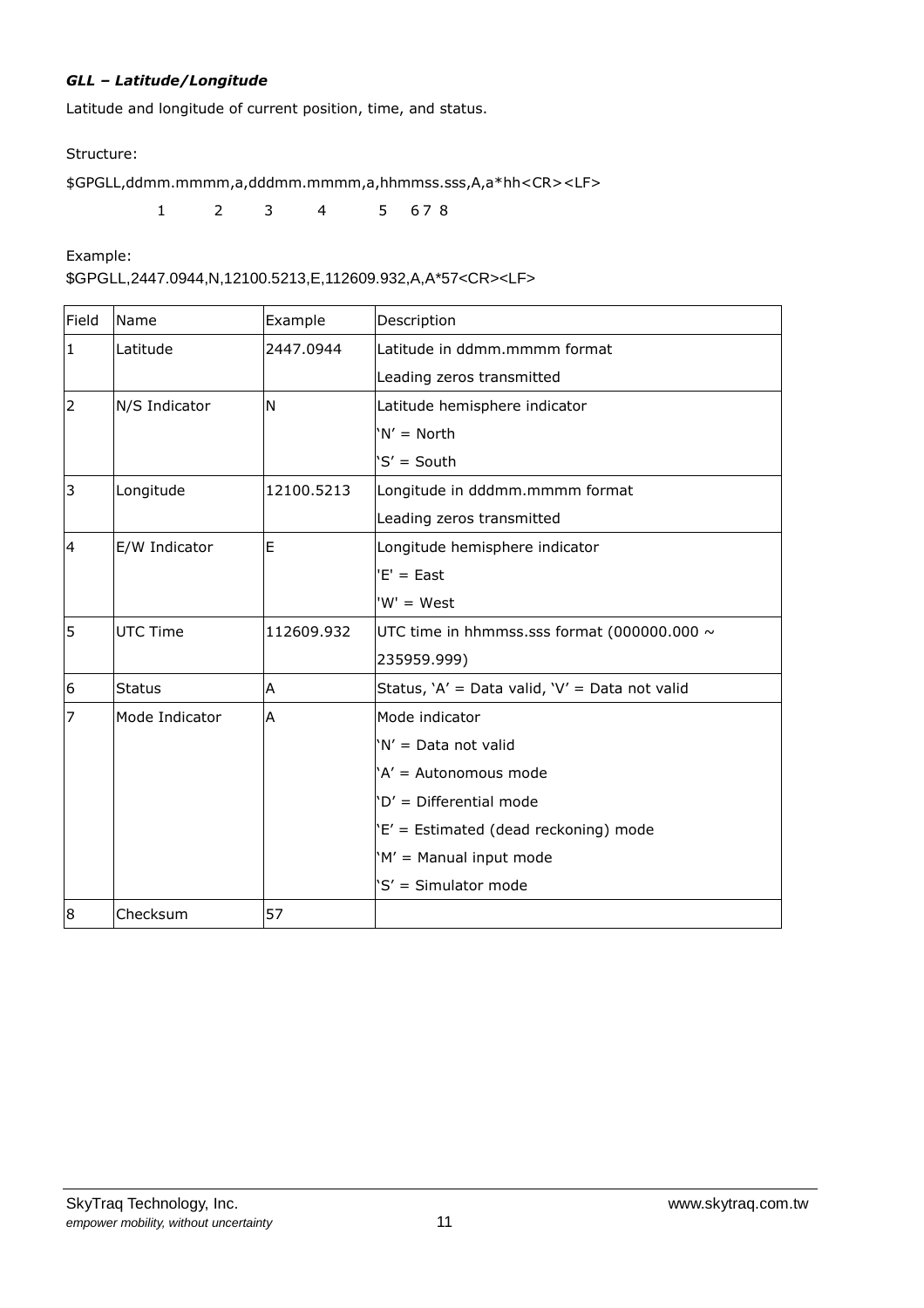#### *GSA – GNSS DOP and Active Satellites*

GPS receiver operating mode, satellites used in the navigation solution reported by the GGA or GNS sentence and DOP values.

Structure:

\$GPGSA,A,x,xx,xx,xx,xx,xx,xx,xx,xx,xx,xx,xx,xx,x.x,x.x,x.x\*hh<CR><LF>

1 2 3 3 3 3 3 3 3 3 3 3 3 3 4 5 6 7

Example:

#### \$GPGSA,A,3,05,12,21,22,30,09,18,06,14,01,31,,1.2,0.8,0.9\*36<CR><LF>

| Field | Name        | Example | Description                                                                                                |
|-------|-------------|---------|------------------------------------------------------------------------------------------------------------|
| 1     | Mode        | Α       | Mode                                                                                                       |
|       |             |         | 'M' = Manual, forced to operate in 2D or 3D mode                                                           |
|       |             |         | 'A' = Automatic, allowed to automatically switch 2D/3D                                                     |
| 2     | Mode        | 3       | Fix type                                                                                                   |
|       |             |         | $1 = Fix not available$                                                                                    |
|       |             |         | $2 = 2D$                                                                                                   |
|       |             |         | $3 = 3D$                                                                                                   |
| 3     |             |         | Satellite used $1 \sim 12$   05,12,21,22,3   Satellite ID number, 01 to 32, of satellite used in solution, |
|       |             |         | $[0,09,18,06,14,$ up to 12 transmitted                                                                     |
|       |             | 01,31,  |                                                                                                            |
| 4     | <b>PDOP</b> | 1.2     | Position dilution of precision (00.0 to 99.9)                                                              |
| 5     | <b>HDOP</b> | 0.8     | Horizontal dilution of precision (00.0 to 99.9)                                                            |
| 6     | <b>VDOP</b> | 0.9     | Vertical dilution of precision (00.0 to 99.9)                                                              |
|       | Checksum    | 36      |                                                                                                            |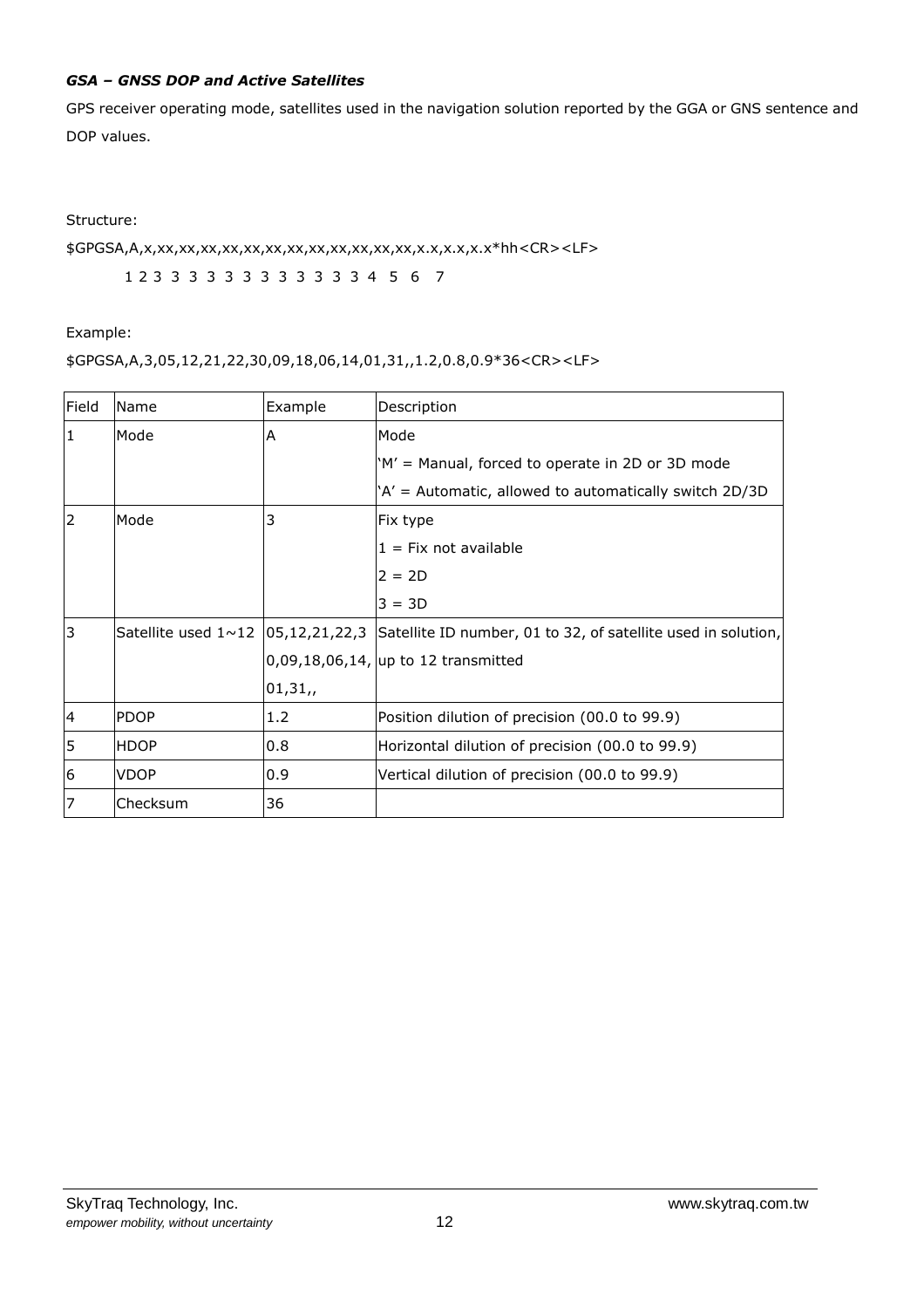#### *GSV – GNSS Satellites in View*

Number of satellites (SV) in view, satellite ID numbers, elevation, azimuth, and SNR value. Four satellites maximum per transmission.

#### Structure:

\$GPGSV,x,x,xx,xx,xx,xxx,xx,…,xx,xx,xxx,xx \*hh<CR><LF> 1 2 3 4 5 6 7 4 5 6 7 8

#### Example:

\$GPGSV,3,1,12,05,54,069,45,12,44,061,44,21,07,184,46,22,78,289,47\*72<CR><LF> \$GPGSV,3,2,12,30,65,118,45,09,12,047,37,18,62,157,47,06,08,144,45\*7C<CR><LF> \$GPGSV,3,3,12,14,39,330,42,01,06,299,38,31,30,256,44,32,36,320,47\*7B<CR><LF>

| Field          | <b>Name</b>        | Example | Description                                                      |
|----------------|--------------------|---------|------------------------------------------------------------------|
|                | Number of message  | 13      | Total number of GSV messages to be transmitted (1-3)             |
| $\overline{2}$ | Sequence number    |         | Sequence number of current GSV message                           |
| 3              | Satellites in view | 12      | Total number of satellites in view (00 $\sim$ 12)                |
| $\overline{4}$ | Satellite ID       | 05      | Satellite ID number, GPS: 01 $\sim$ 32, SBAS: 33 $\sim$ 64 (33 = |
|                |                    |         | <b>PRN120)</b>                                                   |
| 5              | Elevation          | 54      | Satellite elevation in degrees, $(00 \sim 90)$                   |
| 6              | Azimuth            | 069     | Satellite azimuth angle in degrees, (000 $\sim$ 359)             |
| 7              | <b>SNR</b>         | 45      | $C/No$ in dB (00 $\sim$ 99)                                      |
|                |                    |         | Null when not tracking                                           |
| 8              | Checksum           | 72      |                                                                  |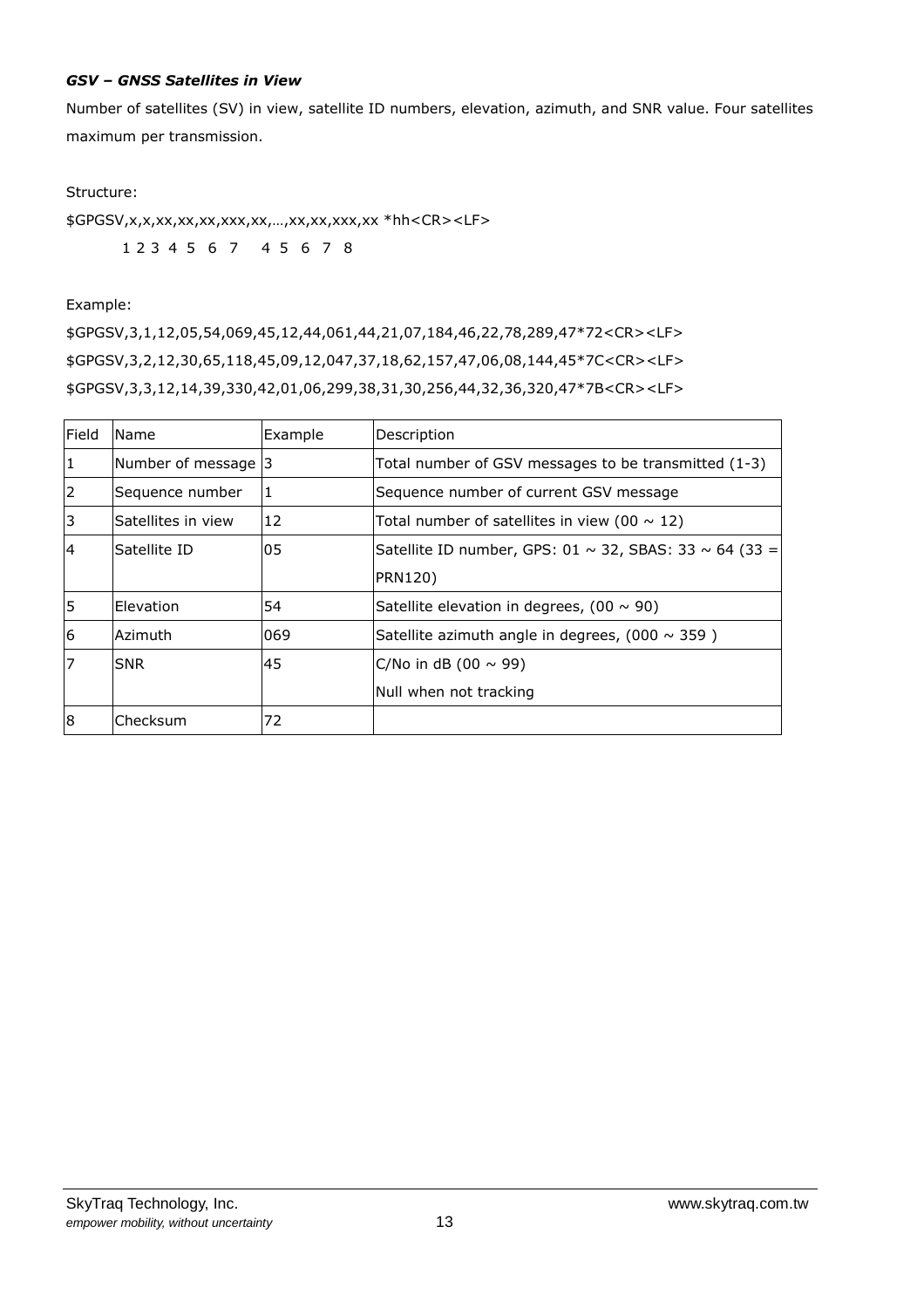#### *RMC – Recommended Minimum Specific GNSS Data*

Time, date, position, course and speed data provided by a GNSS navigation receiver.

Structure:

\$GPRMC,hhmmss.sss,A,dddmm.mmmm,a,dddmm.mmmm,a,x.x,x.x,ddmmyy,,,a\*hh<CR><LF>

1 2 3 4 5 6 7 8 9 10 11

Example:

```
$GPRMC,111636.932,A,2447.0949,N,12100.5223,E,000.0,000.0,030407,,,A*61<CR><LF>
```

| Field          | Name               | Example     | Description                                        |
|----------------|--------------------|-------------|----------------------------------------------------|
| $\mathbf{1}$   | UTC time           | 0111636.932 | UTC time in hhmmss.sss format (000000.00 $\sim$    |
|                |                    |             | 235959.999)                                        |
| $\overline{2}$ | <b>Status</b>      | A           | Status                                             |
|                |                    |             | 'V' = Navigation receiver warning                  |
|                |                    |             | 'A' = Data Valid                                   |
| 3              | Latitude           | 2447.0949   | Latitude in dddmm.mmmm format                      |
|                |                    |             | Leading zeros transmitted                          |
| $\overline{4}$ | N/S indicator      | N           | Latitude hemisphere indicator                      |
|                |                    |             | $'N' = North$                                      |
|                |                    |             | 'S' = South                                        |
| 5              | Longitude          | 12100.5223  | Longitude in dddmm.mmmm format                     |
|                |                    |             | Leading zeros transmitted                          |
| 6              | E/W Indicator      | E           | Longitude hemisphere indicator                     |
|                |                    |             | $'E' = East$                                       |
|                |                    |             | 'W' = West                                         |
| $\overline{7}$ | Speed over ground  | 000.0       | Speed over ground in knots (000.0 $\sim$ 999.9)    |
| $\bf8$         | Course over ground | 000.0       | Course over ground in degrees (000.0 $\sim$ 359.9) |
| $\overline{9}$ | <b>UTC Date</b>    | 030407      | UTC date of position fix, ddmmyy format            |
| 10             | Mode indicator     | A           | Mode indicator                                     |
|                |                    |             | 'N' = Data not valid                               |
|                |                    |             | 'A' = Autonomous mode                              |
|                |                    |             | 'D' = Differential mode                            |
|                |                    |             | 'E' = Estimated (dead reckoning) mode              |
|                |                    |             | 'M' = Manual input mode                            |
|                |                    |             | 'S' = Simulator mode                               |
| 11             | checksum           | 61          |                                                    |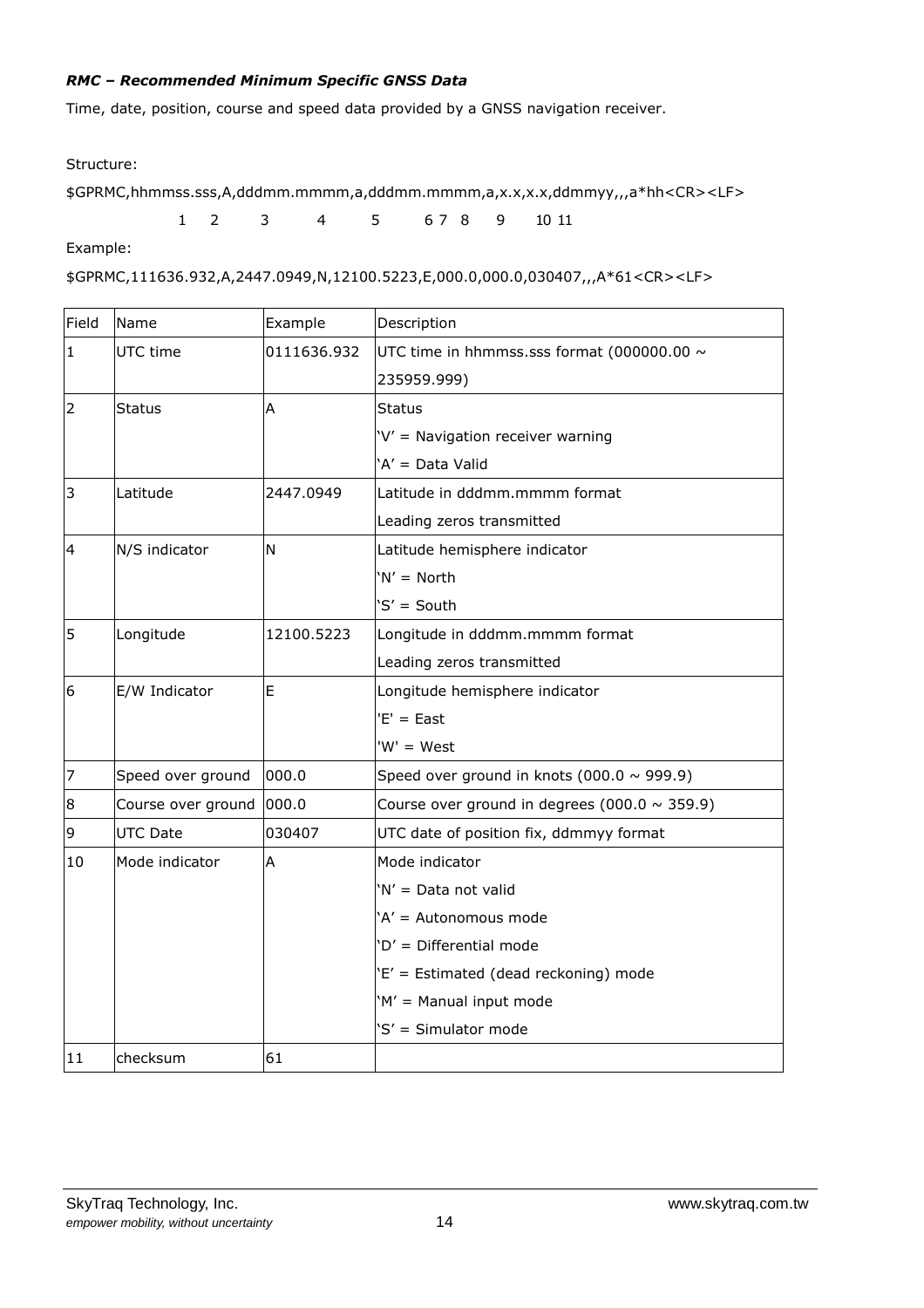#### *VTG – Course Over Ground and Ground Speed*

The Actual course and speed relative to the ground.

#### Structure:

GPVTG,x.x,T,,M,x.x,N,x.x,K,a\*hh<CR><LF>

1 2 3 4 5

Example:

#### \$GPVTG, 000.0,T,,M,000.0,N,0000.0,K,A\*3D<CR><LF>

| Field          | Name     | Example | Description                                             |
|----------------|----------|---------|---------------------------------------------------------|
|                | Course   | 000.0   | True course over ground in degrees (000.0 $\sim$ 359.9) |
| $\overline{2}$ | Speed    | 000.0   | Speed over ground in knots (000.0 $\sim$ 999.9)         |
| 3              | Speed    | 0.0000  | Speed over ground in kilometers per hour (0000.0 $\sim$ |
|                |          |         | 1800.0                                                  |
| $\overline{4}$ | Mode     | A       | Mode indicator                                          |
|                |          |         | 'N' = not valid                                         |
|                |          |         | 'A' = Autonomous mode                                   |
|                |          |         | 'D' = Differential mode                                 |
|                |          |         | $E'$ = Estimated (dead reckoning) mode                  |
|                |          |         | 'M' = Manual input mode                                 |
|                |          |         | 'S' = Simulator mode                                    |
| 5              | Checksum | 3D      |                                                         |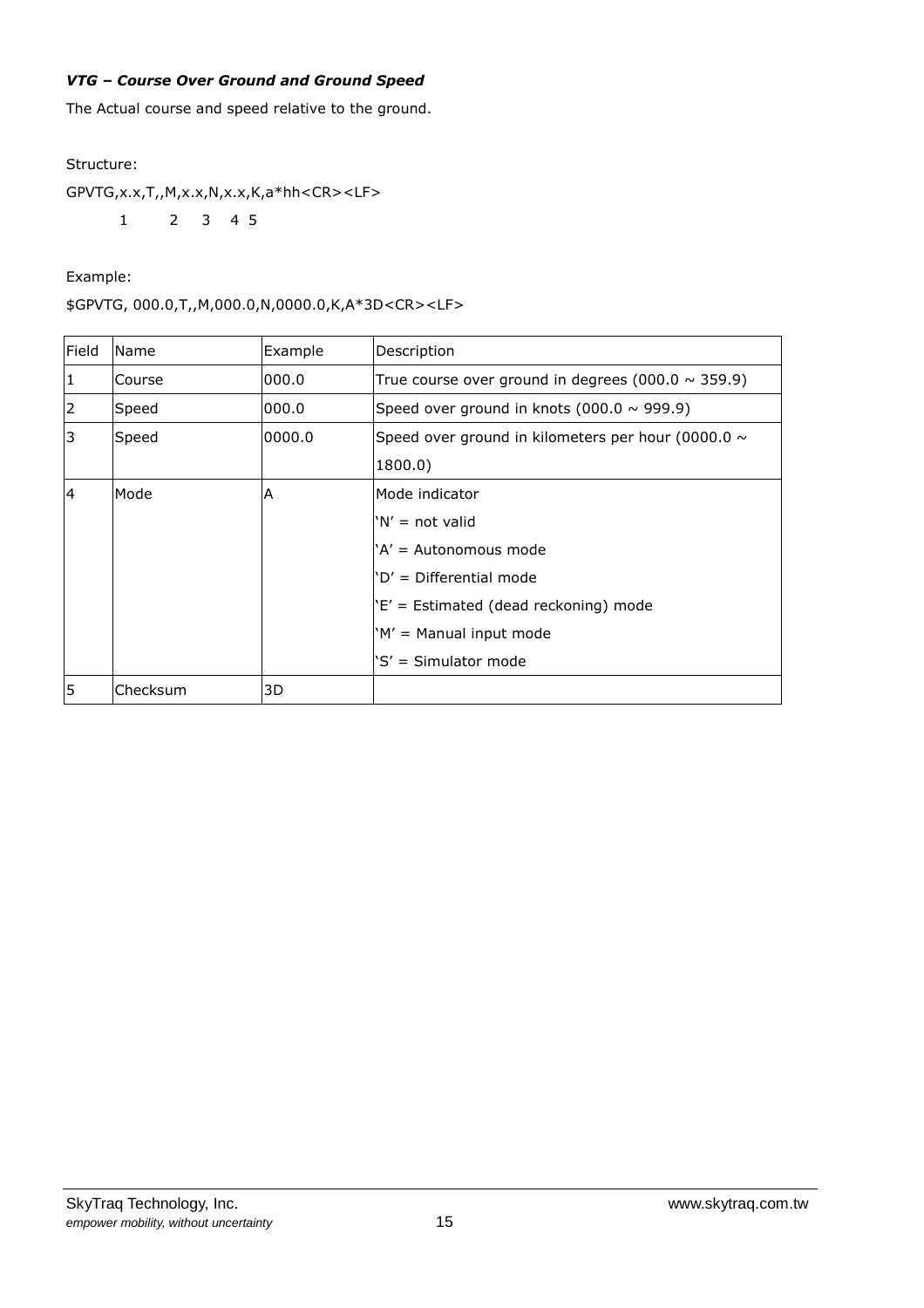#### **ORDERING INFORMATION**

**Part Number Description** Venus634LPx-T Single Chip Timing Mode GPS Receiver Module

SkyTraq Technology, Inc. 4F, No.26, Minsiang Street, Hsinchu, Taiwan, 300 Phone: +886 3 5678650 Fax: +886 3 5678680 Email: info@skytraq.com.tw

© 2008 SkyTraq Technology Inc. All rights reserved.

Not to be reproduced in whole or part for any purpose without written permission of SkyTraq Technology Inc ("SkyTraq"). Information provided by SkyTraq is believed to be accurate and reliable. These materials are provided by SkyTraq as a service to its customers and may be used for informational purposes only. SkyTraq assumes no responsibility for errors or omissions in these materials, nor for its use. SkyTraq reserves the right to change specification at any time without notice.

These materials are provides "as is" without warranty of any kind, either expressed or implied, relating to sale and/or use of SkyTraq products including liability or warranties relating to fitness for a particular purpose, consequential or incidental damages, merchantability, or infringement of any patent, copyright or other intellectual property right. SkyTraq further does not warrant the accuracy or completeness of the information, text, graphics or other items contained within these materials. SkyTraq shall not be liable for any special, indirect, incidental, or consequential damages, including without limitation, lost revenues or lost profits, which may result from the use of these materials.

SkyTraq products are not intended for use in medical, life-support devices, or applications involving potential risk of death, personal injury, or severe property damage in case of failure of the product.